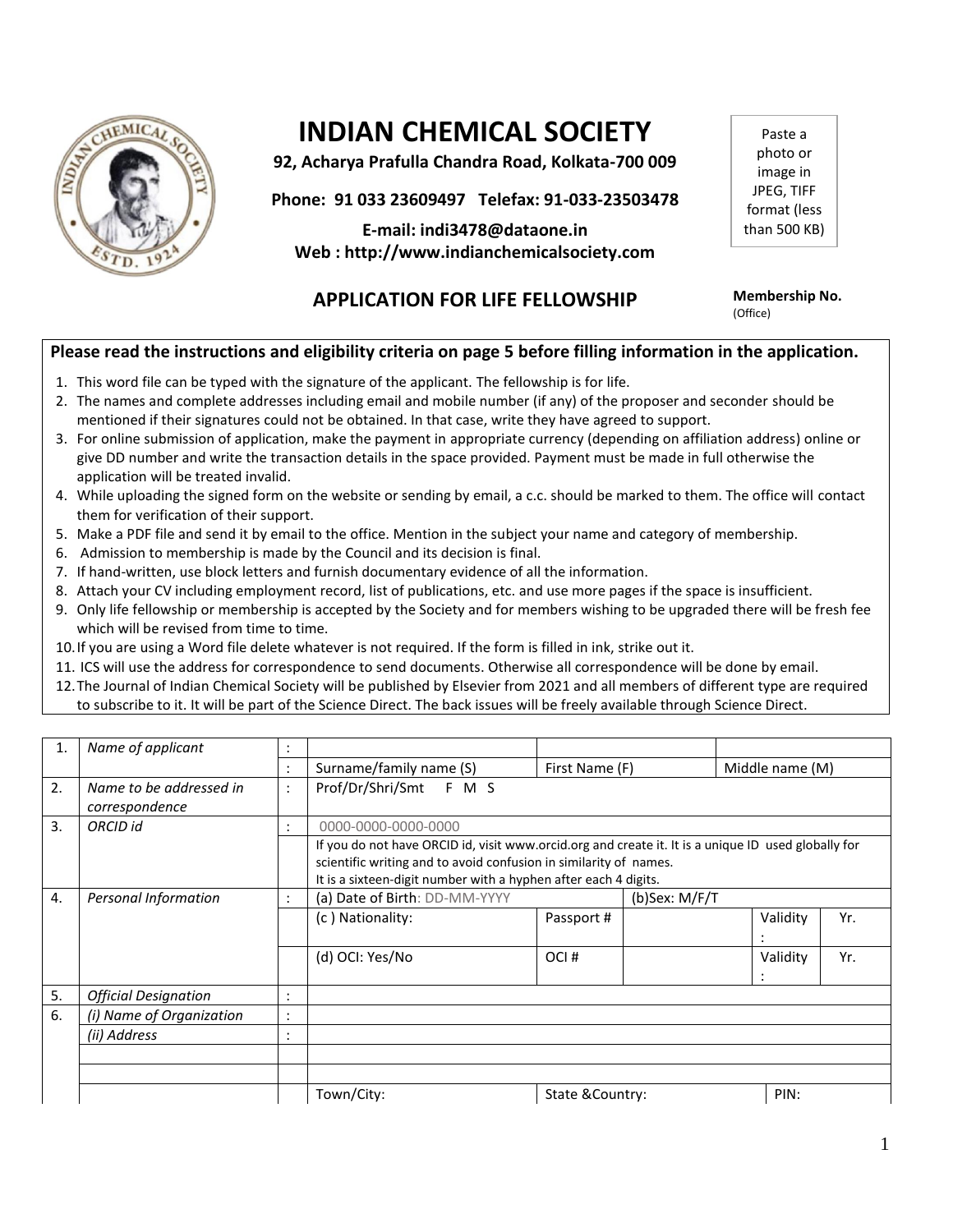|     |                                                              |                 | Institution website:          |                                                                                       |  |                                                |                                |  |                     |                          |                    |       |
|-----|--------------------------------------------------------------|-----------------|-------------------------------|---------------------------------------------------------------------------------------|--|------------------------------------------------|--------------------------------|--|---------------------|--------------------------|--------------------|-------|
|     |                                                              |                 | Personal website:             |                                                                                       |  |                                                |                                |  |                     |                          |                    |       |
|     | Telephones                                                   | $\ddot{\cdot}$  | Organization: (country, area) |                                                                                       |  | Ext.                                           |                                |  |                     |                          |                    |       |
|     |                                                              |                 | Direct: (country, area)       |                                                                                       |  |                                                |                                |  |                     |                          |                    |       |
|     | <b>Official Email</b>                                        |                 |                               |                                                                                       |  | Official M: (country)                          |                                |  |                     |                          |                    |       |
|     | Personal Email id                                            | $\ddot{\cdot}$  |                               |                                                                                       |  | Personal M: (country)                          |                                |  |                     |                          |                    |       |
| 7.  | Permanent address                                            | $\ddot{\cdot}$  |                               |                                                                                       |  |                                                |                                |  |                     |                          |                    |       |
|     |                                                              |                 |                               |                                                                                       |  |                                                |                                |  |                     |                          |                    |       |
|     |                                                              |                 |                               |                                                                                       |  |                                                |                                |  |                     |                          |                    |       |
|     |                                                              |                 | Town/City:                    |                                                                                       |  | PIN:<br>State & Country:                       |                                |  |                     |                          |                    |       |
|     |                                                              |                 |                               | Landline #: (country, area)                                                           |  |                                                |                                |  |                     |                          |                    |       |
| 8.  | <b>Address for Communication</b>                             | $\ddot{\cdot}$  |                               |                                                                                       |  |                                                |                                |  |                     |                          |                    |       |
|     |                                                              |                 |                               |                                                                                       |  |                                                |                                |  |                     |                          |                    |       |
|     |                                                              |                 |                               |                                                                                       |  |                                                |                                |  |                     |                          |                    |       |
|     |                                                              |                 | Town/City:                    |                                                                                       |  |                                                | State & Country:               |  |                     | PIN:                     |                    |       |
|     |                                                              |                 |                               | Landline #: (country, area)                                                           |  |                                                |                                |  |                     |                          |                    |       |
| 9.  | <b>Previous Membership</b><br><b>Academic Qualifications</b> | $\dddot{\cdot}$ | Yes/No                        | Type of Membership:                                                                   |  |                                                |                                |  |                     | Membership No.           |                    |       |
| 10. | (Attach a PDF file of the                                    |                 | #                             | Name of Degree                                                                        |  |                                                | College/Insti<br>tute          |  | <b>State</b>        | University               | Year of<br>Passing |       |
|     | certificate with self-                                       |                 | 1.                            | B.Sc./B.Tech./B.E./Eqvt.                                                              |  |                                                |                                |  |                     |                          |                    |       |
|     | attestation.)                                                |                 | 2.                            | M.Sc./M. Tech./M.E./Eqvt.                                                             |  |                                                |                                |  |                     |                          |                    |       |
|     |                                                              |                 | 3.                            | M. Phil.                                                                              |  |                                                |                                |  |                     |                          |                    |       |
|     |                                                              |                 | 4.                            | Ph.D.                                                                                 |  |                                                |                                |  |                     |                          |                    |       |
|     |                                                              |                 | 5.<br>Post-Doc. Fellow        |                                                                                       |  |                                                |                                |  |                     |                          |                    |       |
|     |                                                              |                 | 6.<br>Any other (name)        |                                                                                       |  |                                                |                                |  |                     |                          |                    |       |
|     |                                                              |                 | 7.                            | Any other (name)                                                                      |  |                                                |                                |  |                     |                          |                    |       |
| 11. | Subject Expertise and                                        | $\ddot{\cdot}$  |                               | Please provide the following information which is needed to create a database of      |  |                                                |                                |  |                     |                          |                    |       |
|     | Contributions                                                |                 |                               | reviewers and experts. Many of you work at the interface between Chemistry and other  |  |                                                |                                |  |                     |                          |                    |       |
|     |                                                              |                 |                               | sciences. You may have expertise in more than one area but basic degree (number 1) in |  |                                                |                                |  |                     |                          |                    |       |
|     |                                                              |                 |                               | one discipline. Order them according to your interest.                                |  |                                                |                                |  |                     |                          |                    | Order |
|     |                                                              |                 | Specialization                |                                                                                       |  | Order<br>Specialization                        |                                |  |                     |                          |                    |       |
|     |                                                              |                 |                               | • Analytical Chemistry                                                                |  | <b>Solid State Chemistry</b>                   |                                |  |                     |                          |                    |       |
|     |                                                              |                 |                               | • Inorganic Chemistry                                                                 |  | <b>Theoretical Chemistry</b>                   |                                |  |                     |                          |                    |       |
|     |                                                              |                 |                               | <b>Organic Chemistry</b>                                                              |  | <b>Chemical Engineering</b>                    |                                |  |                     |                          |                    |       |
|     |                                                              |                 |                               | <b>Physical Chemistry</b>                                                             |  | <b>Chemical Technology</b><br>$\bullet$        |                                |  |                     |                          |                    |       |
|     |                                                              |                 |                               | <b>Green Chemistry</b>                                                                |  | <b>Physics</b>                                 |                                |  |                     |                          |                    |       |
|     |                                                              |                 |                               | <b>Industrial Chemistry</b>                                                           |  | <b>Biological Sciences</b>                     |                                |  |                     |                          |                    |       |
|     |                                                              |                 |                               | <b>Polymer Chemistry</b>                                                              |  | Biotechnology                                  |                                |  |                     |                          |                    |       |
|     |                                                              |                 |                               | Biochemistry                                                                          |  | Materials Chemistry & Engineering              |                                |  |                     |                          |                    |       |
|     |                                                              |                 |                               | Food Chemistry & Tech                                                                 |  | <b>Natural Products Chemistry</b>              |                                |  |                     |                          |                    |       |
|     |                                                              |                 | Microbiology<br>٠             |                                                                                       |  |                                                | <b>Environmental Chemistry</b> |  |                     |                          |                    |       |
|     |                                                              |                 | Pharma. Sci & Tech            |                                                                                       |  | <b>Nuclear Chemistry</b>                       |                                |  |                     |                          |                    |       |
|     |                                                              |                 |                               | <b>Earth Sciences</b>                                                                 |  | Oceanography                                   |                                |  |                     |                          |                    |       |
|     |                                                              |                 |                               | <b>Marine Chemistry</b>                                                               |  | <b>Chemical Physics</b>                        |                                |  |                     |                          |                    |       |
|     |                                                              |                 |                               | Agro-chemistry                                                                        |  | <b>Biomedical Engineering</b>                  |                                |  |                     |                          |                    |       |
|     |                                                              |                 |                               | Soil Chemistry                                                                        |  | <b>Oil Chemistry</b>                           |                                |  |                     |                          |                    |       |
|     |                                                              |                 |                               | <b>Interfacial Science</b>                                                            |  | Dyestuff Chem & Technology<br>Any other (name) |                                |  |                     |                          |                    |       |
|     |                                                              |                 |                               | <b>Textile Chemistry &amp; Tech</b>                                                   |  |                                                |                                |  |                     |                          |                    |       |
| 12. | <b>Research Contributions</b>                                |                 | $\bullet$                     | <b>International Papers:</b>                                                          |  |                                                |                                |  |                     | • International Patents: |                    |       |
|     |                                                              |                 | $\bullet$                     | <b>National Papers:</b>                                                               |  |                                                |                                |  | • National Patents: |                          |                    |       |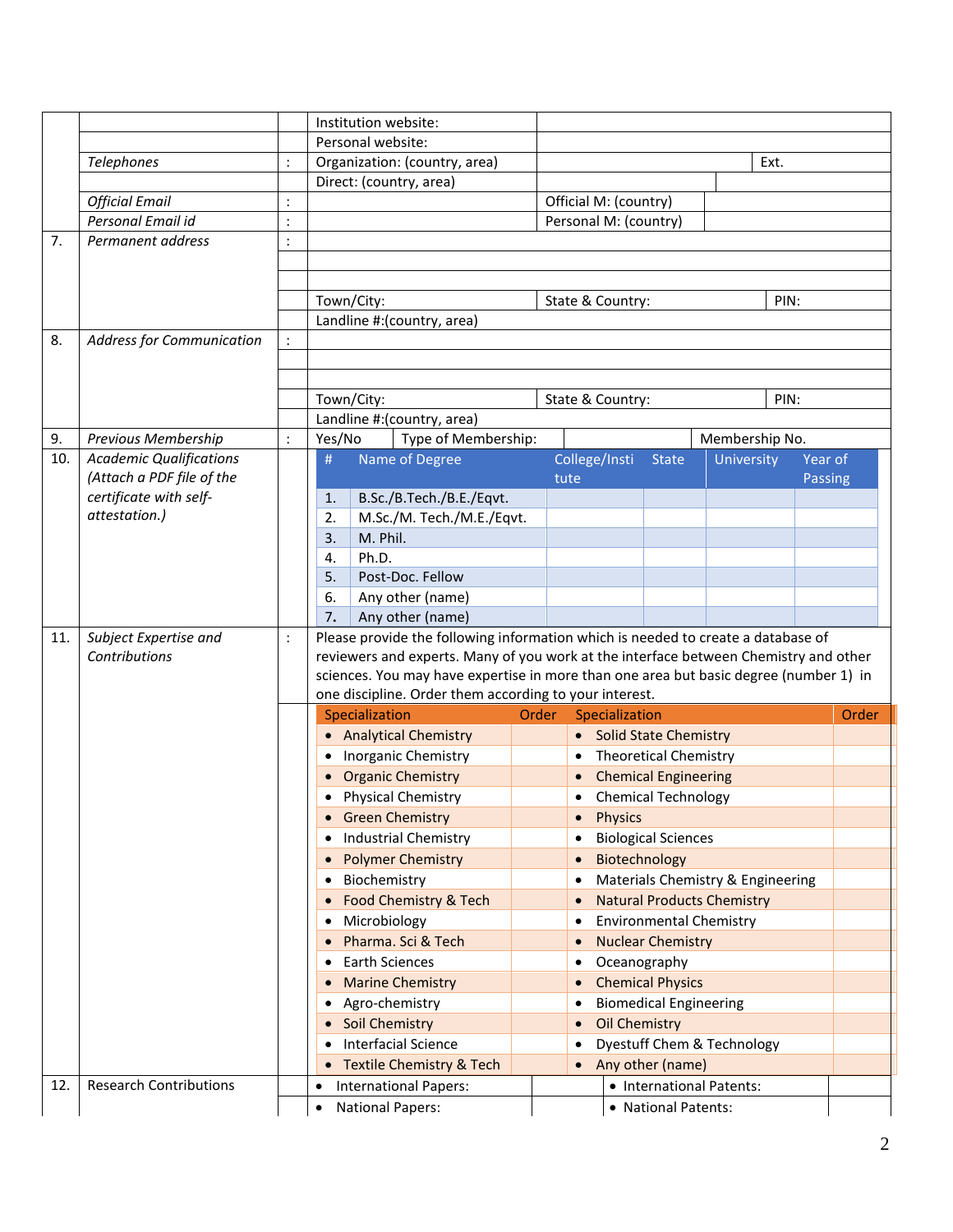|     | Statistics on Research and                                                                                                                                                                                                                                     |                | · Ph.D. Guided:<br><b>Conferences Presentations:</b><br>$\bullet$ |         |                   |      |                           |                          |                        |  |      |                  |  |
|-----|----------------------------------------------------------------------------------------------------------------------------------------------------------------------------------------------------------------------------------------------------------------|----------------|-------------------------------------------------------------------|---------|-------------------|------|---------------------------|--------------------------|------------------------|--|------|------------------|--|
|     | <b>Innovation Productivity</b>                                                                                                                                                                                                                                 |                | Masters' Thesis Guided:<br>$\bullet$                              |         |                   |      | • PDF guided :            |                          |                        |  |      |                  |  |
|     | (Only numbers)                                                                                                                                                                                                                                                 |                | <b>Current Masters Students:</b><br>$\bullet$                     |         |                   |      | • Current Ph.D. Students: |                          |                        |  |      |                  |  |
|     |                                                                                                                                                                                                                                                                |                | <b>Current PDF:</b><br>$\bullet$                                  |         |                   |      |                           | • Current Project Staff: |                        |  |      |                  |  |
|     |                                                                                                                                                                                                                                                                |                | Patents:<br>$\bullet$                                             |         |                   |      |                           |                          | • Technology Transfer  |  |      |                  |  |
|     |                                                                                                                                                                                                                                                                |                | h index:<br>$\bullet$                                             |         |                   |      |                           | $\bullet$ i10 index:     |                        |  |      |                  |  |
|     |                                                                                                                                                                                                                                                                |                | No. of citations:<br>$\bullet$                                    |         |                   |      |                           |                          | • Citations per paper: |  |      |                  |  |
| 13. | Membership and                                                                                                                                                                                                                                                 | 1.             |                                                                   |         |                   |      |                           | 8.                       |                        |  |      |                  |  |
|     | Fellowships of National &                                                                                                                                                                                                                                      | 2.             |                                                                   |         |                   |      |                           | 9.                       |                        |  |      |                  |  |
|     | International Academies,                                                                                                                                                                                                                                       | 3.             |                                                                   |         |                   |      |                           | 10.                      |                        |  |      |                  |  |
|     | and Professional Societies.                                                                                                                                                                                                                                    | 4.             |                                                                   |         |                   |      |                           | 11.                      |                        |  |      |                  |  |
|     | List positions as office                                                                                                                                                                                                                                       | 5.             |                                                                   |         |                   |      |                           | 12.                      |                        |  |      |                  |  |
|     | bearers of any such bodies                                                                                                                                                                                                                                     | 6.             |                                                                   |         |                   |      |                           | 13.                      |                        |  |      |                  |  |
|     | (last 5 years)                                                                                                                                                                                                                                                 | 7.             |                                                                   |         |                   |      |                           | 14.                      |                        |  |      |                  |  |
| 14. | Membership of Committees                                                                                                                                                                                                                                       | $\mathbf{1}$ . |                                                                   |         |                   |      |                           | 5.                       |                        |  |      |                  |  |
|     | of UGC, AICTE, DST, DBT,                                                                                                                                                                                                                                       | 2.             |                                                                   |         |                   |      |                           | 6.                       |                        |  |      |                  |  |
|     | SERB, etc. (last 5 years)                                                                                                                                                                                                                                      | 3.             |                                                                   |         |                   |      |                           | 7.                       |                        |  |      |                  |  |
|     |                                                                                                                                                                                                                                                                | 4.             |                                                                   |         |                   |      |                           | 8.                       |                        |  |      |                  |  |
| 15. | <b>Awards &amp; Recognitions</b>                                                                                                                                                                                                                               | 1.             |                                                                   |         |                   |      |                           | 4.                       |                        |  |      |                  |  |
|     | (last 5 years)                                                                                                                                                                                                                                                 | 2.             |                                                                   |         |                   |      |                           | 5.                       |                        |  |      |                  |  |
|     |                                                                                                                                                                                                                                                                | 3.             |                                                                   |         |                   |      |                           | 6.                       |                        |  |      |                  |  |
| 16. | List of Ten Most Important Publications (which should be enclosed)                                                                                                                                                                                             |                |                                                                   |         |                   |      |                           |                          |                        |  |      |                  |  |
|     | #<br><b>Authors</b>                                                                                                                                                                                                                                            | <b>Title</b>   |                                                                   | Journal |                   | Vol. | Year                      | Pages                    | <b>DOI</b>             |  | I.F. | <b>Citations</b> |  |
|     | (same order)                                                                                                                                                                                                                                                   |                |                                                                   |         |                   |      |                           |                          |                        |  |      |                  |  |
|     | 1.                                                                                                                                                                                                                                                             |                |                                                                   |         |                   |      |                           |                          |                        |  |      |                  |  |
|     | 2.                                                                                                                                                                                                                                                             |                |                                                                   |         |                   |      |                           |                          |                        |  |      |                  |  |
|     | 3.                                                                                                                                                                                                                                                             |                |                                                                   |         |                   |      |                           |                          |                        |  |      |                  |  |
|     | 4.                                                                                                                                                                                                                                                             |                |                                                                   |         |                   |      |                           |                          |                        |  |      |                  |  |
|     | 5.                                                                                                                                                                                                                                                             |                |                                                                   |         |                   |      |                           |                          |                        |  |      |                  |  |
|     | 6.                                                                                                                                                                                                                                                             |                |                                                                   |         |                   |      |                           |                          |                        |  |      |                  |  |
|     | 7.                                                                                                                                                                                                                                                             |                |                                                                   |         |                   |      |                           |                          |                        |  |      |                  |  |
|     | 8.                                                                                                                                                                                                                                                             |                |                                                                   |         |                   |      |                           |                          |                        |  |      |                  |  |
|     | 9.                                                                                                                                                                                                                                                             |                |                                                                   |         |                   |      |                           |                          |                        |  |      |                  |  |
|     | 10.                                                                                                                                                                                                                                                            |                |                                                                   |         |                   |      |                           |                          |                        |  |      |                  |  |
|     |                                                                                                                                                                                                                                                                |                |                                                                   |         |                   |      |                           |                          |                        |  |      |                  |  |
| 16. | Accomplishments: Give a brief outline in an annexure within 200 words stating therein the most significant contribution in<br>the field of specialization and its impact.                                                                                      |                |                                                                   |         |                   |      |                           |                          |                        |  |      |                  |  |
| 17. | Payment of Fees: I have made payment by one of the means given below. The details are as follows:                                                                                                                                                              |                |                                                                   |         |                   |      |                           |                          |                        |  |      |                  |  |
|     | Proof of Payment: Reference or Snap of Online Payment (Attached)<br>Amount:<br>Date:                                                                                                                                                                           |                |                                                                   |         |                   |      |                           |                          |                        |  |      |                  |  |
|     |                                                                                                                                                                                                                                                                |                |                                                                   |         |                   |      |                           |                          |                        |  |      |                  |  |
| 18. | List of Fellows Supporting the Application                                                                                                                                                                                                                     |                |                                                                   |         |                   |      |                           |                          |                        |  |      |                  |  |
|     | Name                                                                                                                                                                                                                                                           |                | Affiliation                                                       |         | Fellowship<br>No. |      | Signature or<br>consent   |                          | Email                  |  |      | Mobile No.       |  |
|     |                                                                                                                                                                                                                                                                |                |                                                                   |         |                   |      |                           |                          |                        |  |      |                  |  |
| 1.  |                                                                                                                                                                                                                                                                |                |                                                                   |         |                   |      |                           |                          |                        |  |      |                  |  |
| 2.  |                                                                                                                                                                                                                                                                |                |                                                                   |         |                   |      |                           |                          |                        |  |      |                  |  |
|     | (a) The consent to support the applicant can be in the form of a letter or email by the fellow in which case there is no need of any<br>physical signature. The applicant must ensure that s/he has taken the necessary permission from the concerned fellows. |                |                                                                   |         |                   |      |                           |                          |                        |  |      |                  |  |
|     | (b) If the applicant is supported or nominated by the President, Past Presidents, Advisers and Patrons and the Current Office                                                                                                                                  |                |                                                                   |         |                   |      |                           |                          |                        |  |      |                  |  |
|     | Bearers of the Society, then the second supporter is not necessary.                                                                                                                                                                                            |                |                                                                   |         |                   |      |                           |                          |                        |  |      |                  |  |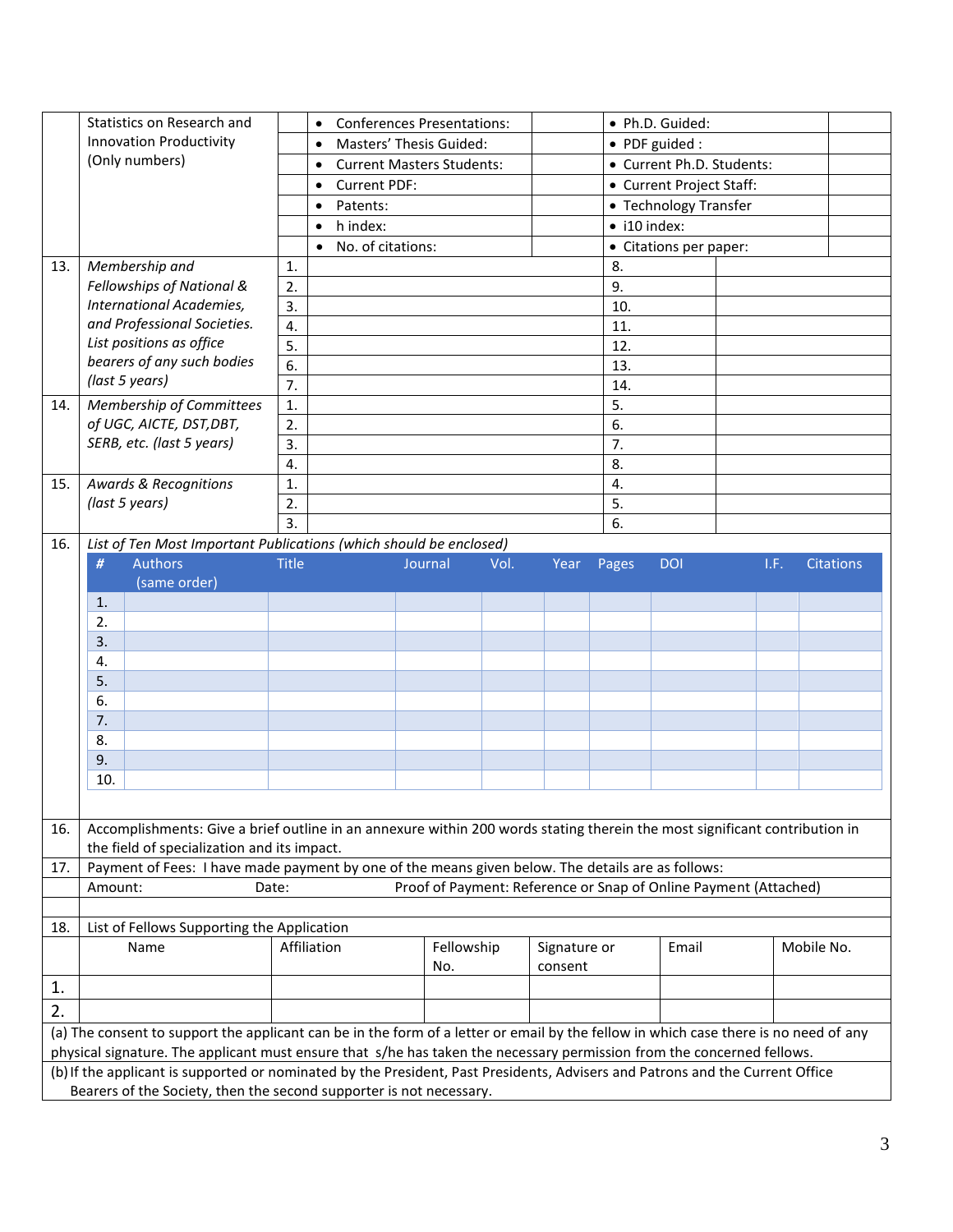#### (A) LIFE FELLOWSHIP FEES

- 1. Life Fellowship: Rs. 10000/- for Indian fellows Plus Rs. 3000/- for subscription to the Journal for 5 years (Total Rs 13000) should be enclosed with the application form.
- 2. Life Fellowship: US\$ 500 for Foreign fellows Plus US\$ 45 for subscription to the Journal for 5 years (Total US\$ 545).

#### (B) MODE OF PAYMENT

- 1. Payable by Multicity CTS Cheque in favour of "INDIAN CHEMICAL SOCIETY"
- 2. Pay online through the Website: www.indianchemicalsociety.com
- 3. Payment by credit card is also possible as given on the website.
- 4. If payment is done electronically, please intimate ICS immediately after the remittance by sending E-mail or FAX as proof of remittance, and also mention it in this application form.

#### (C) IMPORTANT INFORMATION NEFT/RTGS/ECS

| Bank Name with abbreviated form. | iii) Bank Branch Code            |
|----------------------------------|----------------------------------|
| ii) Date of Remittance           | TRFFR No.<br>UTR No. etc.<br>IV. |

#### (D) NEFT/RTGS/ECS DETAILS

 $D<sub>222</sub>$ 

| Name of Vendor                         | Indian Chemical Society                                 |
|----------------------------------------|---------------------------------------------------------|
| <b>Bank Account Number</b>             | 11152790242                                             |
| Type of Account                        | Current                                                 |
| Name of Bank                           | State Bank of India                                     |
|                                        | 294/2/1, Acharya Prafulla Chandra Road, Kolkata-700 009 |
| <b>Branch Name</b>                     | Manicktala, Kolkata                                     |
| <b>Brach Code</b>                      | 01715                                                   |
| <b>IFSC Code</b>                       | SBIN0001715                                             |
| PAN No                                 | AAAAI 1238H                                             |
| <b>MICR Code</b>                       | 700002062                                               |
| <b>IBAN No. or International SWIFT</b> | SBININBB492                                             |

#### 

I, the undersigned, do hereby engage that, if elected as a Fellow, I will endeavour to promote the interests and welfare of the Indian Chemical Society and I will uphold its Constitution and observe its laws, rules and regulations, and to the utmost of my power maintain its dignity as long as I shall continue as a Fellow thereof. If my qualifications fall short in any way, I agree to accept the life membership.

I have made the payment of all appropriate dues by one of the means given above. After approval of my admission I shall be entitled to avail of the privileges of fellowship as provided in the Constitution and the Bye-laws of the Society. I have filled in the template of the Fellowship online and there is no spelling mistake of any kind in it.

| PidCC.<br>Date:                                  | Signature and full name of the applicant                          |  |  |  |
|--------------------------------------------------|-------------------------------------------------------------------|--|--|--|
|                                                  | <b>FOR OFFICE USE ONLY</b>                                        |  |  |  |
|                                                  | Recommended /Not recommended for admission as Life Fellow/Member. |  |  |  |
| Date:                                            | Signature of the Membership Officer                               |  |  |  |
| Details of payment received and date of receipt: |                                                                   |  |  |  |
|                                                  |                                                                   |  |  |  |

Signature of the Accountant Signature of the Honorary Treasurer Signature of the Honorary Secretary